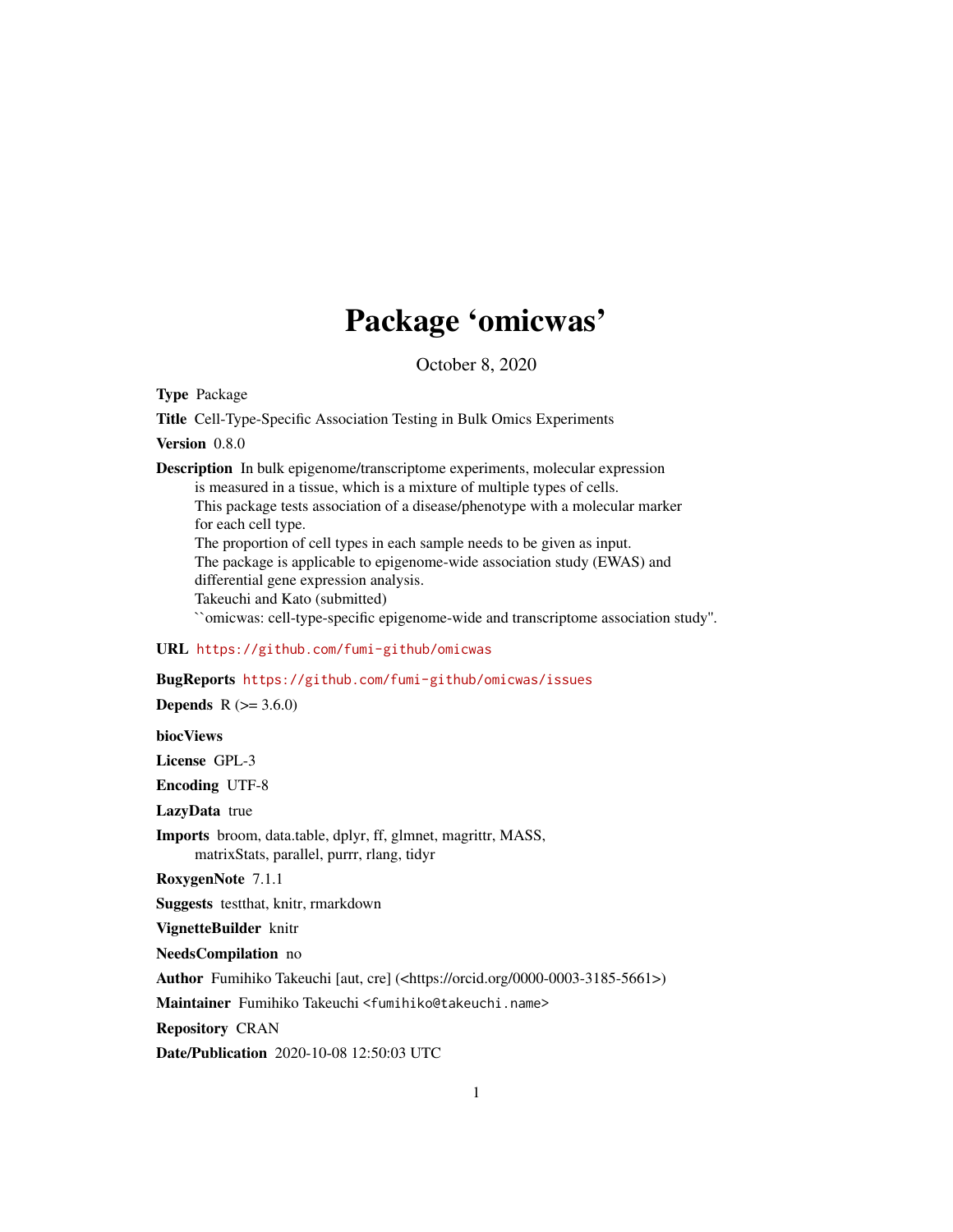## <span id="page-1-0"></span>R topics documented:

| Index |  |
|-------|--|
|       |  |
|       |  |
|       |  |
|       |  |
|       |  |
|       |  |

<span id="page-1-1"></span>ctassoc *Cell-Type-Specific Association Testing*

#### Description

Cell-Type-Specific Association Testing

#### Usage

```
ctassoc(
 X,
 W,
 Y,
 C = NULL,test = "full",regularize = FALSE,
 num.cores = 1,
 chunk.size = 1000,seed = 123
)
```
#### Arguments

| $\mathsf{X}$ | Matrix (or vector) of traits; samples x traits.                                                                                                                                                                                           |  |
|--------------|-------------------------------------------------------------------------------------------------------------------------------------------------------------------------------------------------------------------------------------------|--|
| W            | Matrix of cell type composition; samples x cell types.                                                                                                                                                                                    |  |
| Y            | Matrix (or vector) of bulk omics measurements; markers x samples.                                                                                                                                                                         |  |
| C            | Matrix (or vector) of covariates; samples x covariates. X, W, Y, C should be<br>numeric.                                                                                                                                                  |  |
| test         | Statistical test to apply; either "full", "marginal", "nls.identity", "nls.log",<br>"nls.logit", "propdiff.identity", "propdiff.log", "propdiff.logit"<br>or "reducedrankridge".                                                          |  |
| regularize   | Whether to apply Tikhonov (ie ridge) regularization to $\beta_{hjk}$ . The regularization<br>parameter is chosen automatically according to an unbiased version of (Lawless<br>& Wang, 1976). Effective for nls. * and propdiff. * tests. |  |
| num.cores    | Number of CPU cores to use. Full, marginal and propdiff tests are run in serial,<br>thus num.cores is ignored.                                                                                                                            |  |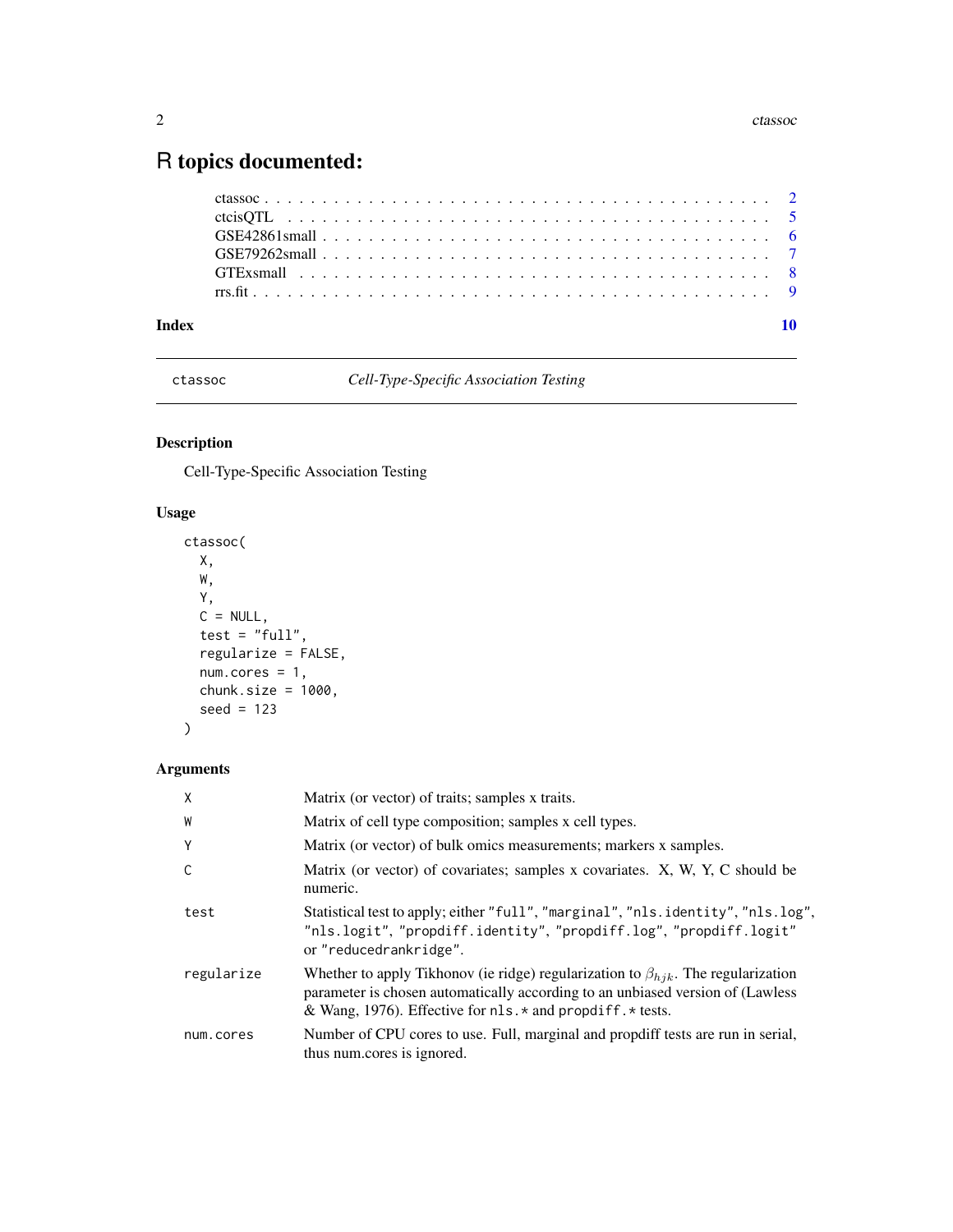#### ctassoc 3

| chunk.size | The size of job for a CPU core in one batch. If you have many cores but limited |
|------------|---------------------------------------------------------------------------------|
|            | memory, and there is a memory failure, decrease num.cores and/or chunk.size.    |
| seed       | Seed for random number generation.                                              |

#### Details

Let the indexes be h for cell type, i for sample, j for marker (CpG site or gene), k for each trait that has cell-type-specific effect, and  $l$  for each trait that has a uniform effect across cell types. The input data are  $X_{ik}$ ,  $C_{il}$ ,  $W_{ih}$  and  $Y_{ji}$ , where  $C_{il}$  can be omitted.  $X_{ik}$  and  $C_{il}$  are the values for two types of traits, showing effects that are cell-type-specific or not, respectively. Thus, calling  $X_{ik}$  and  $C_{il}$  as "traits" and "covariates" gives a rough idea, but is not strictly correct.  $W_{ih}$  represents the cell type composition and  $Y_{ji}$  represents the marker level, such as methylation or gene expression. For each tissue sample, the cell type proportion  $W_{ih}$  is the proportion of each cell type in the bulk tissue, which is measured or imputed beforehand. The marker level  $Y_{ji}$  in bulk tissue is measured and provided as input.

The parameters we estimate are the cell-type-specific trait effect  $\beta_{hjk}$ , the tissue-uniform trait effect  $\gamma_{jl}$ , and the basal marker level  $\alpha_{hj}$  in each cell type.

We first describe the conventional linear regression models. For marker  $j$  in sample  $i$ , the maker level specific to cell type  $h$  is

$$
\alpha_{hj} + \sum_{k} \beta_{hjk} * X_{ik}.
$$

This is a representative value rather than a mean, because we do not model a probability distribution for cell-type-specific expression. The bulk tissue marker level is the average weighted by  $W_{ih}$ ,

$$
\mu_{ji} = \sum_{h} W_{ih} [\alpha_{hj} + \sum_{k} \beta_{hjk} * X_{ik}] + \sum_{l} \gamma_{jl} C_{il}.
$$

The statistical model is

$$
Y_{ji} = \mu_{ji} + \epsilon_{ji},
$$
  

$$
\epsilon_{ji} N(0, \sigma_j^2).
$$

The error of the marker level is is noramlly distributed with variance  $\sigma_j^2$ , independently among samples.

The full model is the linear regression

$$
Y_{ji} = \left(\sum_{h} \alpha_{hj} * W_{ih}\right) + \left(\sum_{hk} \beta_{hjk} * W_{ih} * X_{ik}\right) + \left(\sum_{l} \gamma_{jl} * C_{il}\right) + error.
$$

The marginal model tests the trait association only in one cell type  $h$ , under the linear regression,

$$
Y_{ji} = \left(\sum_{h'} \alpha_{h'j} * W_{ih'}\right) + \left(\sum_{k} \beta_{hjk} * W_{ih} * X_{ik}\right) + \left(\sum_{l} \gamma_{jl} * C_{il}\right) + error.
$$

The nonlinear model simultaneously analyze cell type composition in linear scale and differential expression/methylation in log/logit scale. The normalizing function is the natural logarithm  $f = \log$ for gene expression, and  $f =$  logit for methylation. Conventional linear regression can be formulated by defining  $f$  as the identity function. The three models are named nls.log, nls.logit and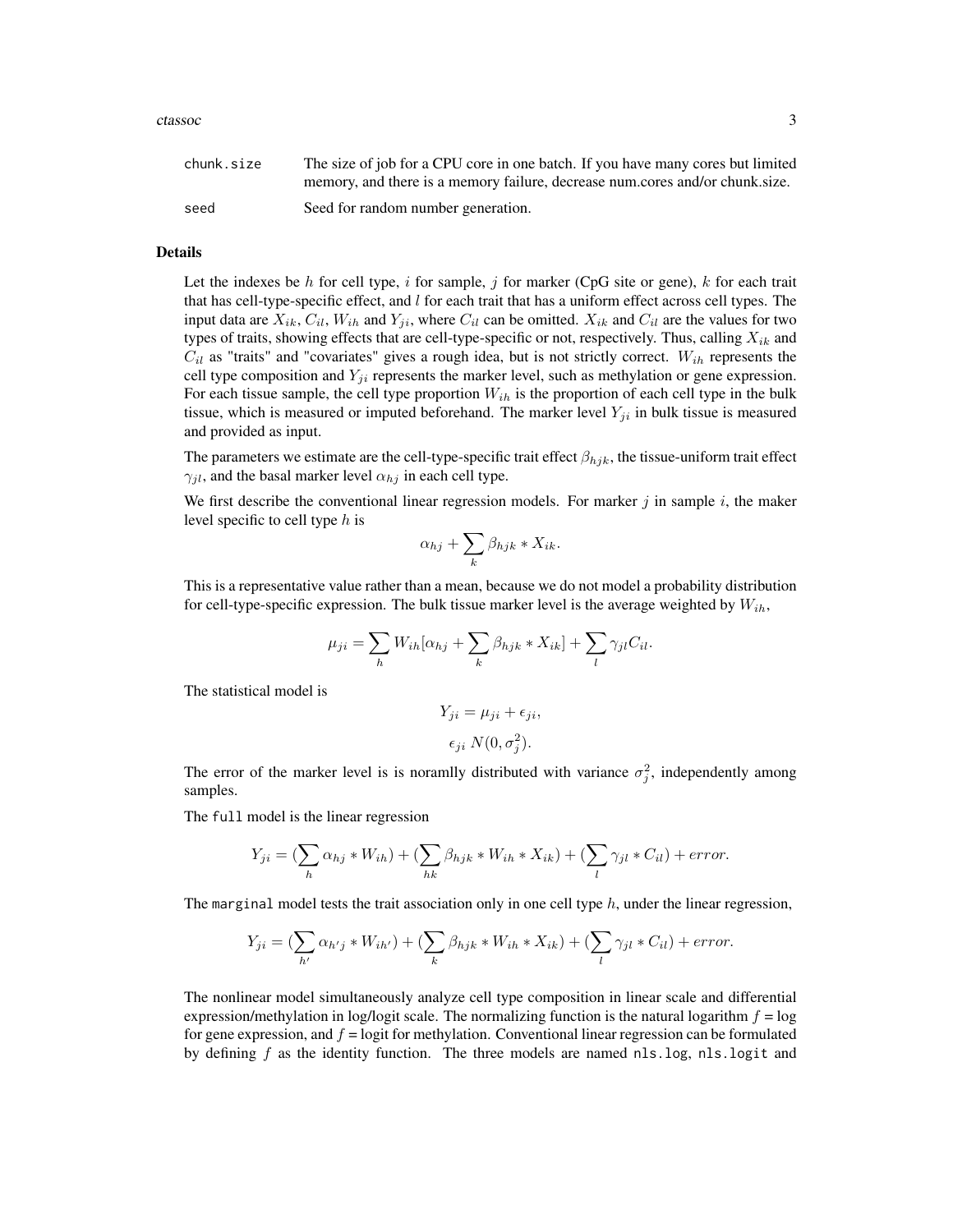nls. identity. We denote the inverse function of f by  $q$ ;  $q = \exp$  for gene expression, and  $q =$ logistic for methylation. The mean normalized marker level of marker  $j$  in sample  $i$  becomes

$$
\mu_{ji} = f(\sum_{h} W_{ih}g(\alpha_{hj} + \sum_{k} \beta_{hjk} * X_{ik})) + \sum_{l} \gamma_{jl} C_{il}.
$$

The statistical model is

$$
f(Y_{ji}) = \mu_{ji} + \epsilon_{ji},
$$

$$
\epsilon_{ji} N(0, \sigma_j^2).
$$

The error of the marker level is is noramlly distributed with variance  $\sigma_j^2$ , independently among samples.

The ridge regression aims to cope with multicollinearity of the interacting terms  $W_{ih} * X_{ik}$ . Ridge regression is fit by minimizing the residual sum of squares (RSS) plus  $\lambda \sum_{hk} \beta_{hjk}^2$ , where  $\lambda > 0$  is the regularization parameter.

The propdiff tests try to cope with multicollinearity by, roughly speaking, using mean-centered  $W_{ih}$ . We obtain, instead of  $\beta_{hjk}$ , the deviation of  $\beta_{hjk}$  from the average across cell types. Accordingly, the null hypothesis changes. The original null hypothesis was  $\beta_{hjk} = 0$ . The null hypothesis when centered is  $\beta_{hjk} - (\sum_{ih'} W_{ih'} \beta_{h'jk})/(\sum_{ih'} W_{ih'}) = 0$ . It becomes difficult to detect a signal for a major cell type, because  $\beta_{hjk}$  would be close to the average across cell types. The tests propdiff.log and propdiff.logit include an additional preprocessing step that converts  $Y_{ji}$  to  $f(Y_{ji})$ . Apart from the preprocessing, the computations are performed in linear scale. As the preprocessing distorts the linearity between the dependent variable and (the centered)  $W_{ih}$ , I actually think propdiff. identity is better.

#### Value

A list with one element, which is named "coefficients". The element gives the estimate, statistic, p.value in tibble format. In order to transform the estimate for  $\alpha_{hj}$  to the original scale, apply plogis for test = nls.logit and exp for test = nls.log. The estimate for  $\beta_{hjk}$  by test = nls.log is the natural logarithm of fold-change, not the log2. If numerical convergence fails, NA is returned for that marker.

#### References

Lawless, J. F., & Wang, P. (1976). A simulation study of ridge and other regression estimators. Communications in Statistics - Theory and Methods, 5(4), 307–323. [https://doi.org/10.1080/](https://doi.org/10.1080/03610927608827353) [03610927608827353](https://doi.org/10.1080/03610927608827353)

#### See Also

ctcisQTL

#### Examples

```
data(GSE42861small)
X = GSE42861small$X
W = GSE42861small$W
Y = GSE42861small$Y
```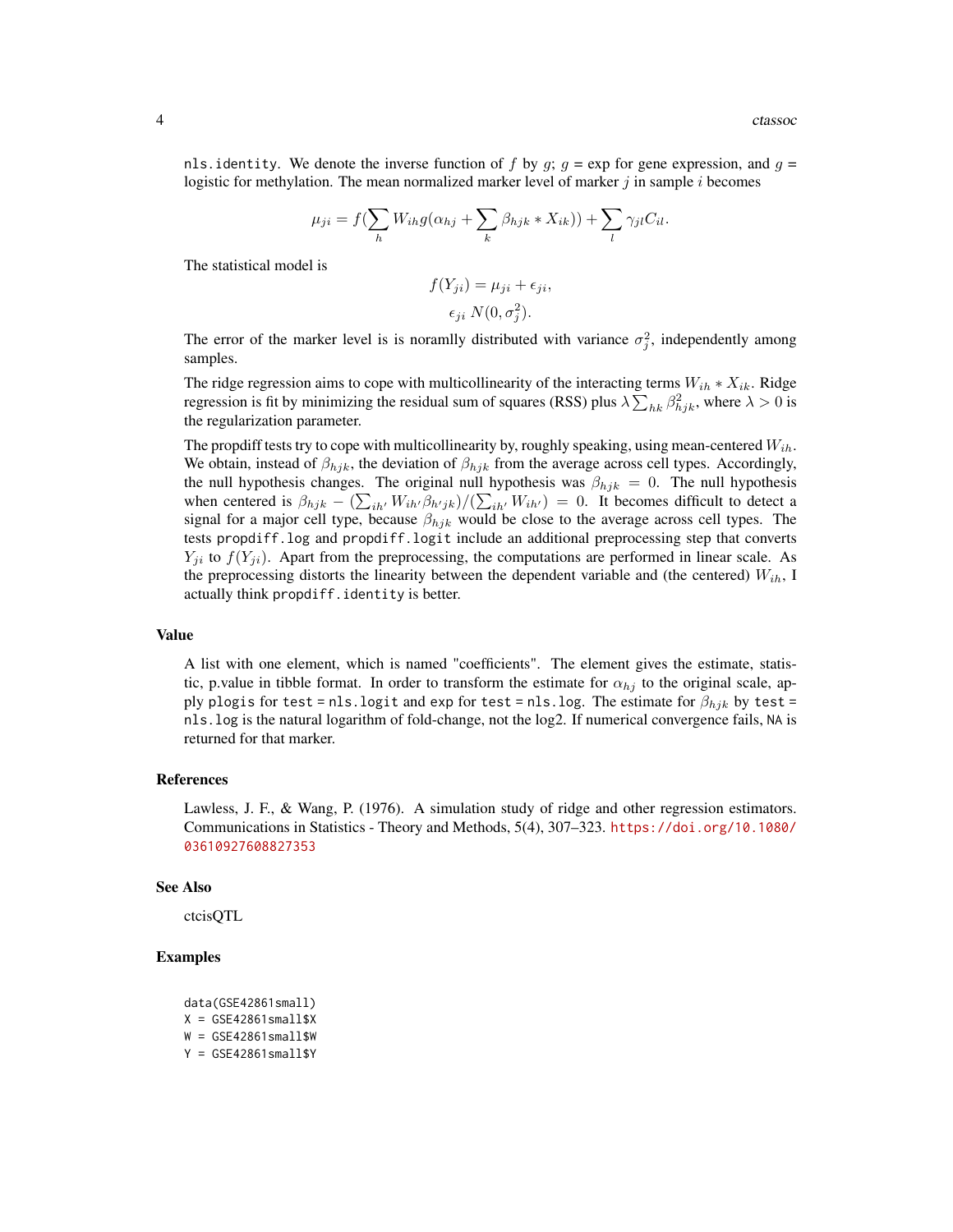#### <span id="page-4-0"></span>ctcisQTL 5

```
C = GSE42861small$C
result = \text{ctassoc}(X, W, Y, C = C)result$coefficients
```
### ctcisQTL *Cell-Type-Specific QTL analysis*

#### Description

Cell-Type-Specific QTL analysis

#### Usage

```
ctcisQTL(
 X,
 Xpos,
 W,
 Y,
 Ypos,
 C = NULL,max.pos.diff = 1e+06,
 outdir = tempdir(),outfile = "ctcisQTL.out.txt"
\mathcal{L}
```
### Arguments

| X            | Matrix (or vector) of SNP genotypes; SNPs x samples.                                                                                                                                                                                                                         |
|--------------|------------------------------------------------------------------------------------------------------------------------------------------------------------------------------------------------------------------------------------------------------------------------------|
| Xpos         | Vector of the physical position of X                                                                                                                                                                                                                                         |
| W            | Matrix of cell type composition; samples x cell types.                                                                                                                                                                                                                       |
| Υ            | Matrix (or vector) of bulk omics measurements; markers x samples.                                                                                                                                                                                                            |
| Ypos         | Vector of the physical position of Y                                                                                                                                                                                                                                         |
| C            | Matrix (or vector) of covariates; samples x covariates. X, Xpos, W, Y, Ypos, C<br>should be numeric.                                                                                                                                                                         |
| max.pos.diff | Maximum positional difference to compute cis-QTL. Association analysis is<br>performed between a row of X and a row of Y, only when they are within this<br>limit. Since the limiting is only by position, the function needs to be run sepa-<br>rately for each chromosome. |
| outdir       | Output directory.                                                                                                                                                                                                                                                            |
| outfile      | Output file.                                                                                                                                                                                                                                                                 |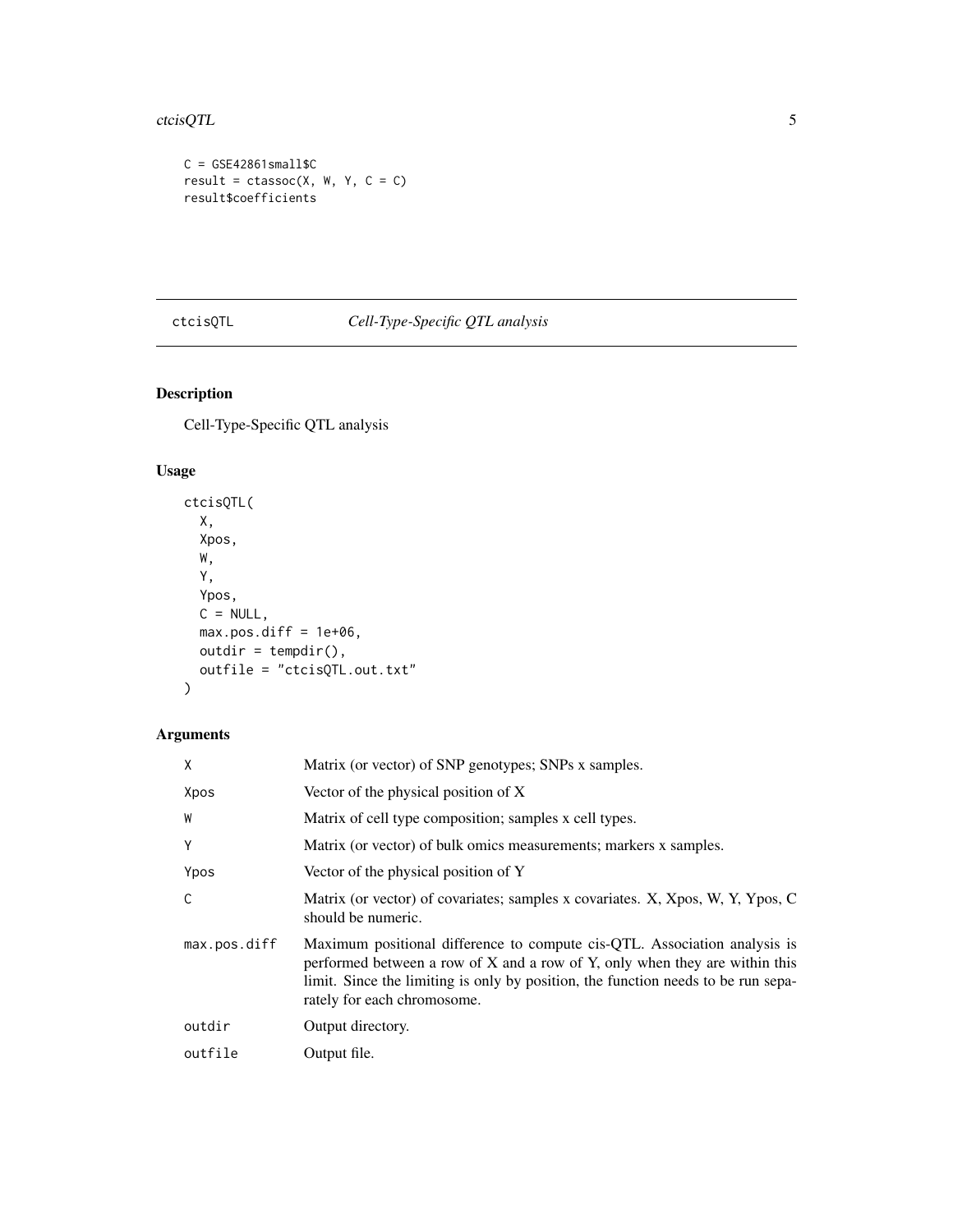#### <span id="page-5-0"></span>Details

A function for analyses of QTL, such as eQTL, mQTL, pQTL. The statistical test is almost identical to ctassoc(test = "nls.identity",regularize = "TRUE"). Association analysis is performed between each row of Y and each row of X. Usually, the former will be a methylation/expression marker, and the latter will be a SNP. To cope with the large number of combinations, the testing is limited to pairs whose position is within the difference specified by max.pos.diff; i.e., limited to cis-QTL. In detail, this function performs linear ridge regression, whereas ctassoc(test = "nls.identity", regularize = "TRUE") actually is nonlinear regression but with  $f =$  identity as normalizing transformation. In order to speed up computation, first, the parameters  $\alpha_{hj}$  and  $\gamma_{jl}$  are fit by ordinary linear regression assuming  $\beta_{hjk} = 0$ . Next,  $\beta_{hjk}$  are fit and tested by linear ridge regression (see documentation for [ctassoc\)](#page-1-1).

#### Value

The estimate, statistic, p.value are written to the specified file.

#### See Also

ctassoc

#### Examples

```
data(GSE79262small)
X = GSE79262small$X
Xpos = GSE79262small$Xpos
W = GSE79262small$W
Y = GSE79262small$Y
Ypos = GSE79262small$Ypos
C = GSE79262small$C
X = X[seq(1, 3601, 100), ] # for brevityXpos = Xpos[seq(1, 3601, 100)]
ctcisQTL(X, Xpos, W, Y, Ypos, C = C)
```
GSE42861small *Small Subset of GSE42861 Dataset From GEO*

#### Description

The dataset includes 336 rheumatoid arthritis cases and 322 controls. A subset of 500 CpG sites were randomly selected from the original EWAS dataset.

#### Usage

data(GSE42861small)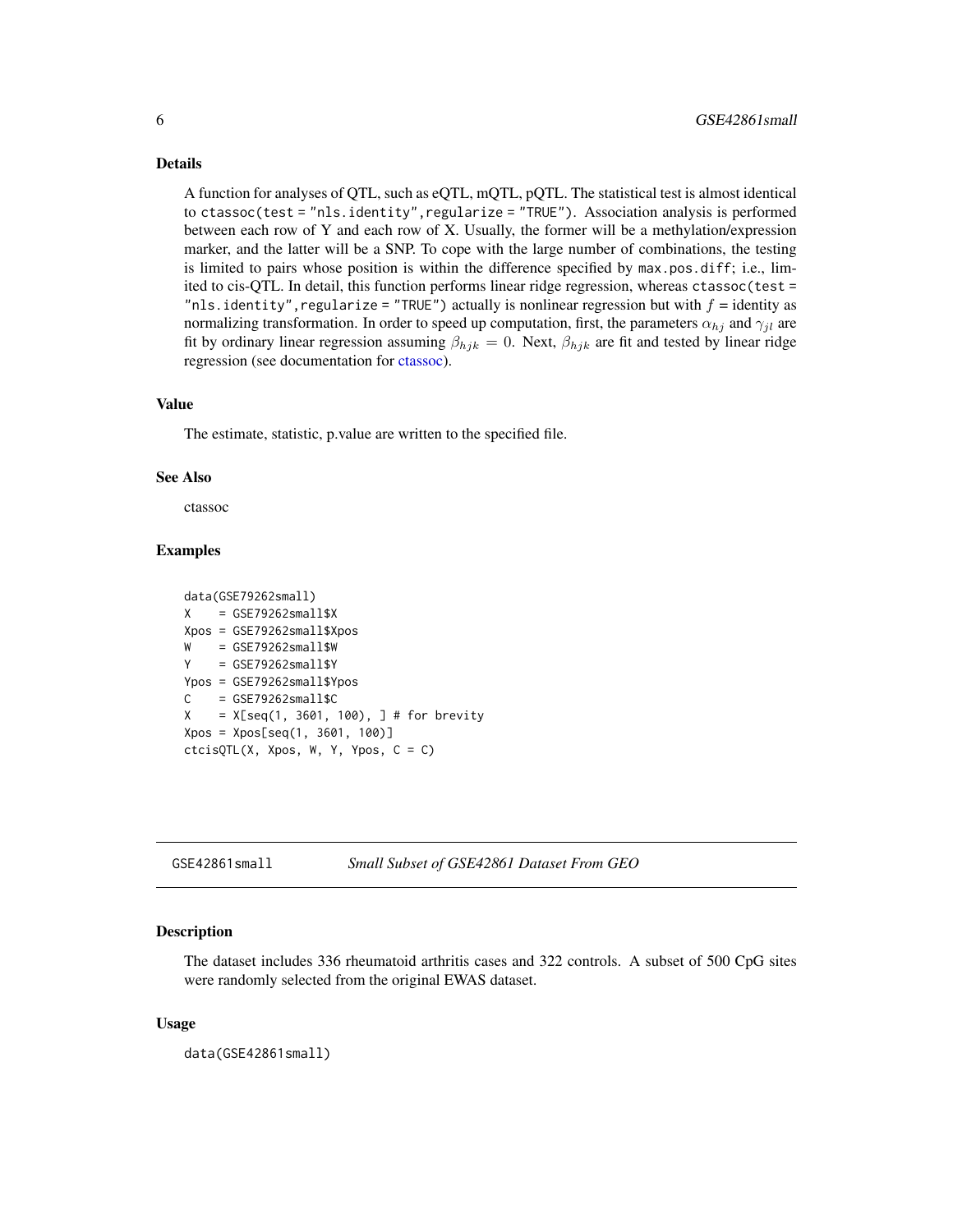#### <span id="page-6-0"></span>GSE79262small 7

#### Format

An object of class list of length 4.

#### Source

[GEO](https://www.ncbi.nlm.nih.gov/geo/query/acc.cgi?acc=GSE42861)

#### See Also

ctassoc

#### Examples

```
data(GSE42861small)
X = GSE42861small$X
W = GSE42861small$W
Y = GSE42861small$Y
Y = Y[seq(1, 20), ] # for brevityC = GSE42861small$C
result = classoc(X, W, Y, C = C)result$coefficients
```
GSE79262small *Small Subset of GSE79262 Dataset From GEO*

#### Description

The dataset includes 53 samples. A subset of 737 CpG sites and 3624 SNPs within Chr1:100,000,000- 110,000,000 were selected from the original EWAS dataset. DNA methylation was measured in T cells. The estimated proportion of CD4T, CD8T, NK cells are saved in W.

#### Usage

data(GSE79262small)

#### Format

An object of class list of length 6.

#### Source

[GEO](https://www.ncbi.nlm.nih.gov/geo/query/acc.cgi?acc=GSE79262)

#### See Also

ctcisQTL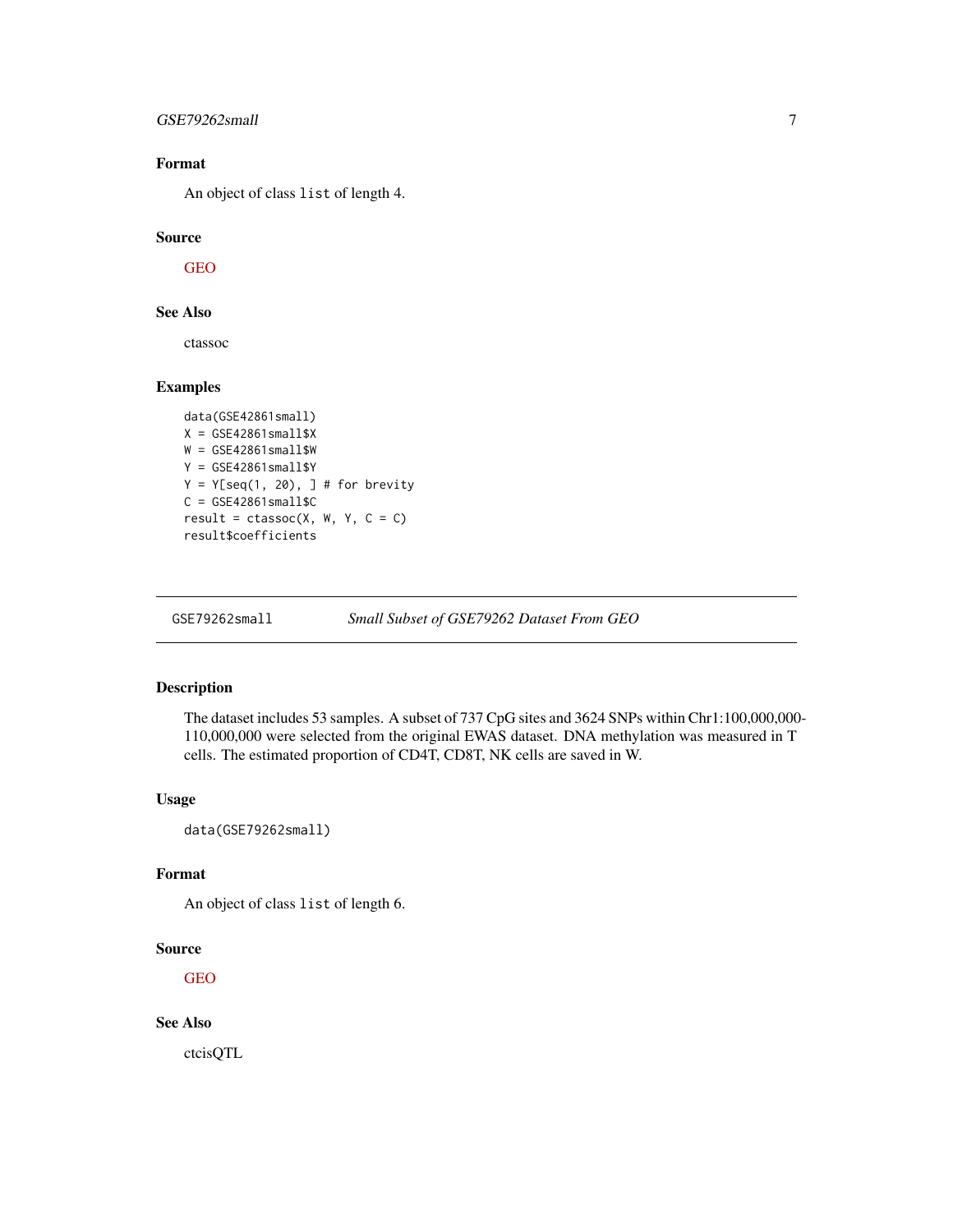#### Examples

```
data(GSE79262small)
X = GSE79262small$X
Xpos = GSE79262small$Xpos
W = GSE79262small$W
Y = GSE79262small$Y
Ypos = GSE79262small$Ypos
C = GSE79262small$C
X = X[seq(1, 3001, 100), ] # for brevityXpos = Xpos[seq(1, 3001, 100)]
Y = Y[seq(1, 501, 100), ]Ypos = Ypos[seq(1, 501, 100)]
ctcisQTL(X, Xpos, W, Y, Ypos, C = C)
```
#### GTExsmall *Small Subset of GTEx Dataset*

#### Description

The dataset includes gene expression measured in whole blood for 389 samples. A subset of 500 genes were randomly selected from the original dataset.

#### Usage

data(GTExsmall)

#### Format

An object of class list of length 4.

#### Source

**[GTEx](https://gtexportal.org)** 

#### See Also

ctassoc

#### Examples

```
data(GTExsmall)
X = GTEx small$X
W = GTExsmall$W
Y = GTExsmall$Y + 1
Y = Y[seq(1, 20), ] # for brevityC = GTExsmall$C
result = classoc(X, W, Y, C = C)result$coefficients
```
<span id="page-7-0"></span>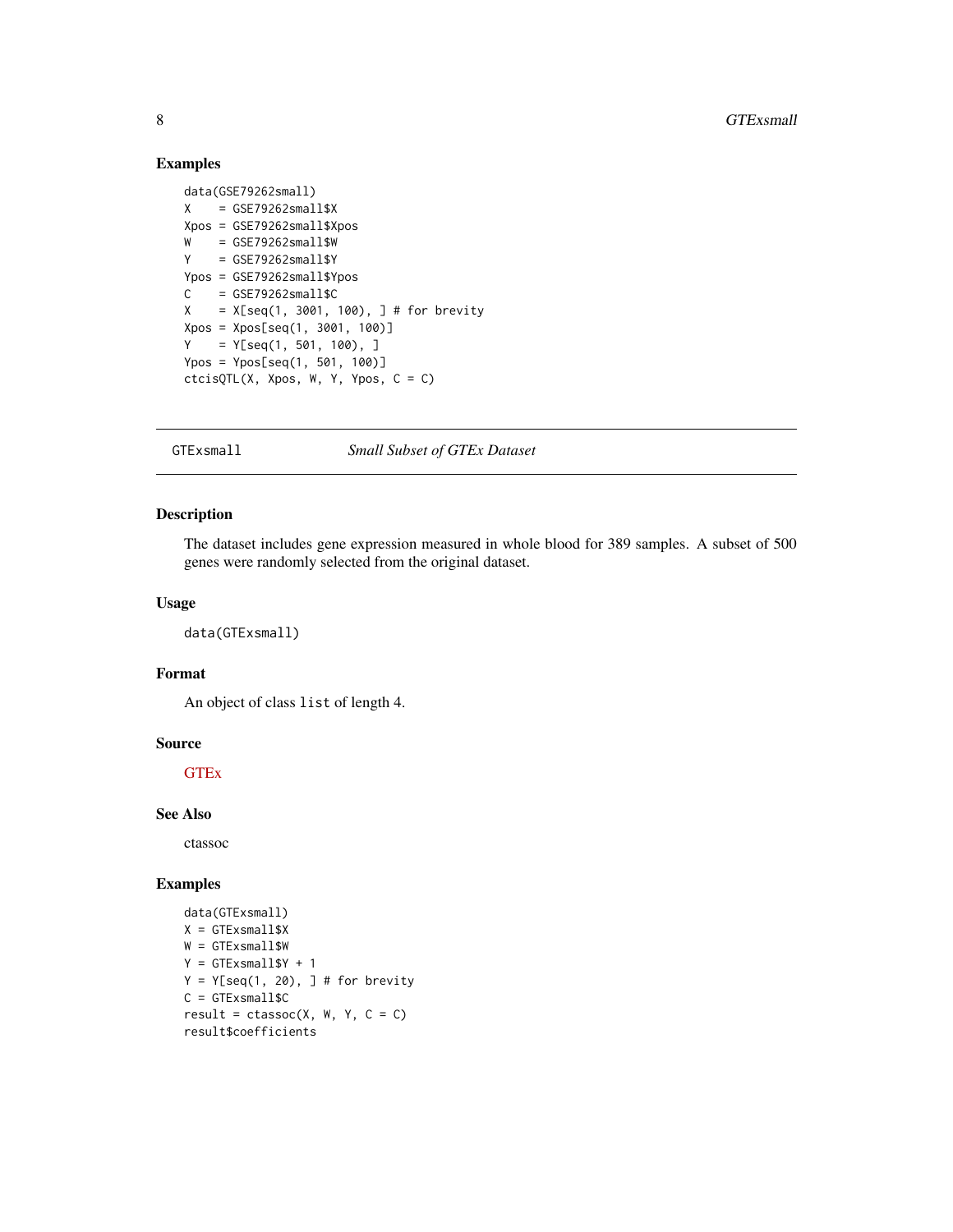<span id="page-8-0"></span>

#### Description

Fitting reduced-rank ridge regression with given rank and shrinkage penalty This is a modification of rrs.fit in rrpack version 0.1-6. In order to handle extremely large  $q = ncol(Y)$ , generation of a q by q matrix is avoided.

#### Usage

```
rrs.fit(Y, X, nrank = min(ncol(Y), ncol(X)), lambda = 1, coeffSVD = FALSE)
```
#### Arguments

| Y       | a matrix of response (n by q)                                               |
|---------|-----------------------------------------------------------------------------|
| X.      | a matrix of covariate (n by p)                                              |
| nrank   | an integer specifying the desired rank                                      |
| lambda  | tunging parameter for the ridge penalty                                     |
| coefSVD | logical indicating the need for SVD for the coeffient matrix int the output |

#### Value

S3 rrr object, a list consisting of

| coef      | coefficient of rrs           |
|-----------|------------------------------|
| coef.ls   | coefficient of least square  |
| fitted    | fitted value of rrs          |
| fitted.ls | fitted value of least square |
| A         | right singular matrix        |
| Ad        | sigular value vector         |
| nrank     | rank of the fitted rrr       |

#### References

Mukherjee, A. and Zhu, J. (2011) Reduced rank ridge regression and its kernal extensions.

Mukherjee, A., Chen, K., Wang, N. and Zhu, J. (2015) On the degrees of freedom of reduced-rank estimators in multivariate regression. *Biometrika*, 102, 457–477.

#### Examples

Y <- matrix(rnorm(400), 100, 4) X <- matrix(rnorm(800), 100, 8) rfit <- rrs.fit(Y, X)